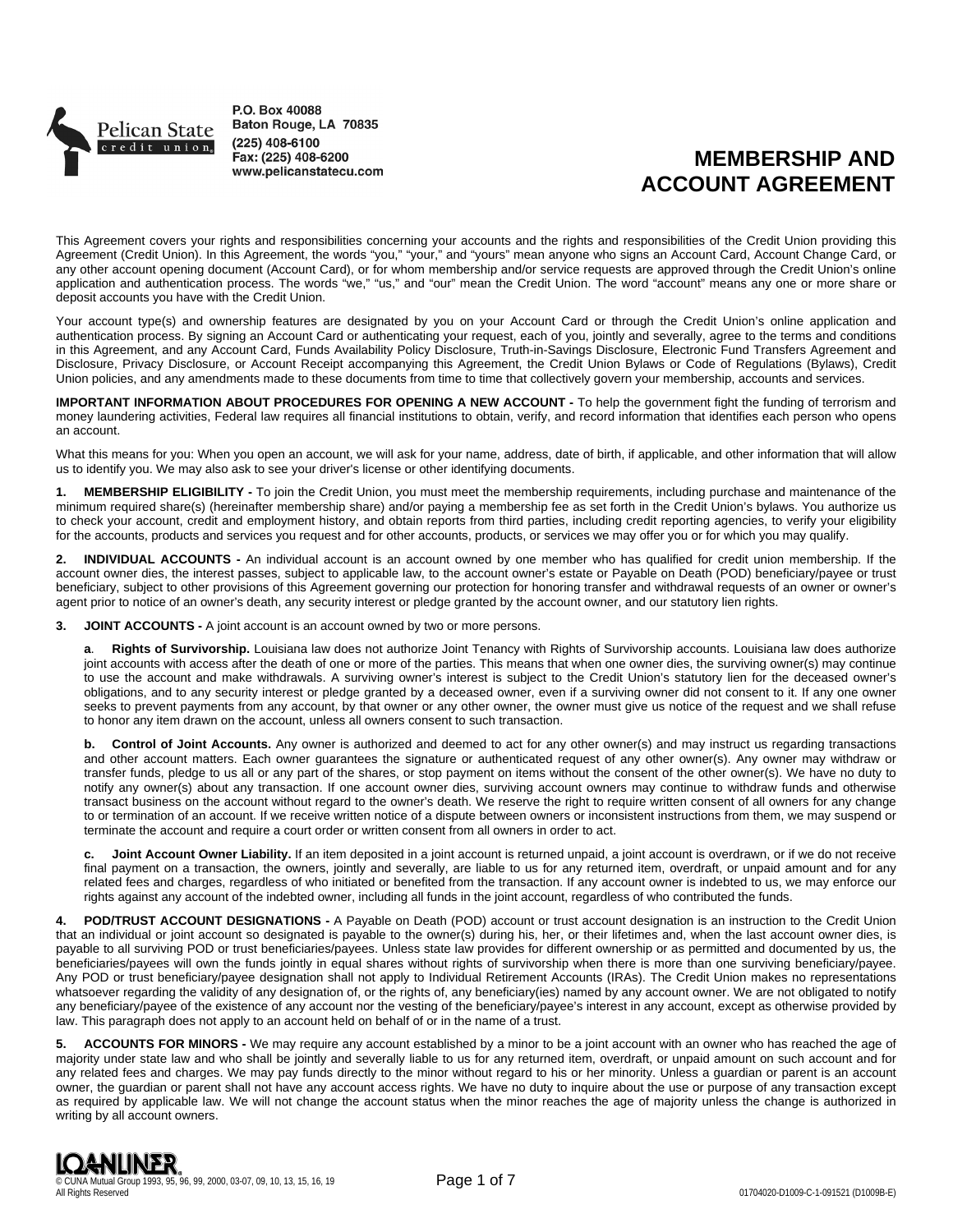**6. UNIFORM TRANSFERS TO MINORS ACCOUNT -** A Uniform Transfers to Minors Account (UTMA) is an individual account created by a custodian who deposits funds as an irrevocable gift to a minor. The minor to whom the gift is made is the beneficiary of the custodial property in the account. The custodian has possession and control of the account for the exclusive right and benefit of the minor and, barring a court order otherwise, is the only party authorized to make deposits, withdrawals, or close the account. We have no duty to inquire about the use or purpose of any transaction except as required by applicable law. If the custodian dies, we may suspend the account until we receive instructions from any person authorized by law to withdraw funds or a court order authorizing withdrawals.

**7. AGENCY DESIGNATION ON AN ACCOUNT -** An agency designation on an account is an instruction to us that the owner authorizes another person to make transactions as agent for the account owner regarding the accounts designated. An agent has no ownership interest in the account(s) or credit union voting rights. We have no duty to inquire about the use or purpose of any transaction made by the agent except as required by applicable law.

**8. DEPOSIT OF FUNDS REQUIREMENTS -** Funds may be deposited to any account, in any manner approved by the Credit Union in accordance with the requirements set forth in the Truth-in-Savings Disclosure. Deposits made by mail, at night depositories, or at unstaffed facilities are not our responsibility until we receive them. We reserve the right to refuse or to return any deposit.

**a. Endorsements.** We may accept transfers, checks, drafts, and other items for deposit into any of your accounts if they are made payable to, or to the order of, one or more account owners even if they are not endorsed by all payees. You authorize us to supply missing endorsements of any owners if we choose. If a check, draft, or item that is payable to two or more persons is ambiguous as to whether it is payable to either or both, we may process the check, draft, or item as though it is payable to either person. If an insurance, government, or other check or draft requires an endorsement, we may require endorsement as set forth on the item. Endorsements must be made on the back of the check or draft within 1½ inches of the top edge, although we may accept endorsements outside this space. However, any loss we incur from a delay or processing error resulting from an irregular endorsement or other markings by you or any prior endorser will be your responsibility. If we offer a remote deposit capture service and you have been approved to use the service to make deposits to your account, you agree that, prior to transmitting check or draft images, you will restrictively endorse each original check or draft in accordance with any other agreement with us that governs this service.

**b. Collection of Items.** We act only as your agent and we are not responsible for handling items for deposit or collection beyond the exercise of ordinary care. We are not liable for the loss of an item in transit or the negligence of any correspondent. Each correspondent will only be liable for its own negligence. We may send any item for collection. Items drawn on an institution located outside the United States are handled on a collection basis only. You waive any notice of nonpayment, dishonor, or protest regarding items we purchase or receive for credit or collection to your account. We reserve the right to pursue collection of previously dishonored items at any time, including giving a payor financial institution extra time beyond any midnight deadline limits.

**c. Restrictive Legends.** Some checks and drafts contain restrictive legends or similar limitations on the front of the item. Examples of restrictive legends include "two signatures required," "void after 60 days," and "not valid over \$500.00." We are not liable for payment of any check or draft contrary to a restrictive legend or other limitation contained in or on the item unless we have specifically agreed in writing to the restriction or limitation.

**d. Final Payment.** All checks, drafts, automated clearinghouse (ACH) transfers or other items credited to your account are provisional until we receive final payment. If final payment is not received, we may charge your account for the amount of such items and impose a returned item fee on your account. Any collection fees we incur may be charged to your account. We reserve the right to refuse or return any item or fund transfer.

**e. Direct Deposits.** We may offer direct deposit services, including preauthorized deposits (e.g., payroll checks, Social Security or retirement checks, or other government checks) or preauthorized transfers from other accounts. You must authorize direct deposits or preauthorized transfers by completing a separate authorization document. You must notify us if you wish to cancel or change a direct deposit or preauthorized transfer. Any cancellation or change will become effective once we receive notice from you and have a reasonable period of time to act on your request. If your account is overdrawn, you authorize us to deduct the amount your account is overdrawn from any deposit, including deposits of government payments or benefits. If we are required to reimburse the U.S. Government for any benefit payment directly deposited into your account, we may deduct the amount returned from any of your accounts, unless prohibited by law.

**f. Crediting of Deposits.** Deposits will be credited to your account on the day we consider them received as stated in our Funds Availability Policy Disclosure.

## **9. ACCOUNT ACCESS**

**a. Authorized Signature.** Your signature on the Account Card, or authentication and approval of your account, authorizes your account access. We will not be liable for refusing to honor any item or instruction if we believe the signature is not genuine. If you have authorized the use of a facsimile signature, we may honor any check or draft that appears to bear your facsimile signature, even if it was made by an unauthorized person. You authorize us to honor transactions initiated by a third person to whom you have given your account information, even if you do not authorize a particular transaction.

**b. Access Options.** You may access your account(s) in any manner we permit including, for example, in person at one of our branch offices, at an ATM or point-of-sale device, or by mail, telephone, automatic transfer, internet access or mobile application. We may return as unpaid any check or draft drawn on a form we do not provide, and you are responsible for any losses, expenses or fees we incur as a result of handling such a check or draft. We have the right to review and approve any form of power of attorney and may restrict account withdrawals or transfers. We may refuse to honor a power of attorney if our refusal is conducted in accordance with applicable state law.

**c. Credit Union Examination.** We may disregard any information on any check or draft other than the signature of the drawer, the amount of the item, and any magnetic encoding. You agree that we do not fail to exercise ordinary care in paying an item solely because our procedures do not provide for sight examination of items.

**10. FUND TRANSFERS -** Fund transfers we permit that are subject to Article 4A of the Uniform Commercial Code, such as wire transfers, will be subject to such provisions of the Uniform Commercial Code as enacted by the state where the main office of the Credit Union is located, except as otherwise provided in this Agreement. ACH transfers are subject to rules of the National Automated Clearinghouse Association (NACHA). We may execute certain requests for fund transfers by Fedwire which are subject to the Federal Reserve Board's Regulation J.

**a. Authorization for Transfers/Debiting of Accounts.** You may make or order fund transfers to or from your account. We will debit your account for the amount of a fund transfer from your account and will charge your account for any fees related to the transfer.

**b. Right to Refuse to Make Transfers/Limitation of Liability.** Unless we agree otherwise in writing, we reserve the right to refuse to execute any payment order to transfer funds to or from your account. We are not obligated to execute any payment order to transfer funds out of your account if the amount of the requested transfer plus applicable fees exceeds the available balance in your account. We are not liable for errors, delays, interruptions or transmission failures caused by third parties or circumstances beyond our control including mechanical, electronic or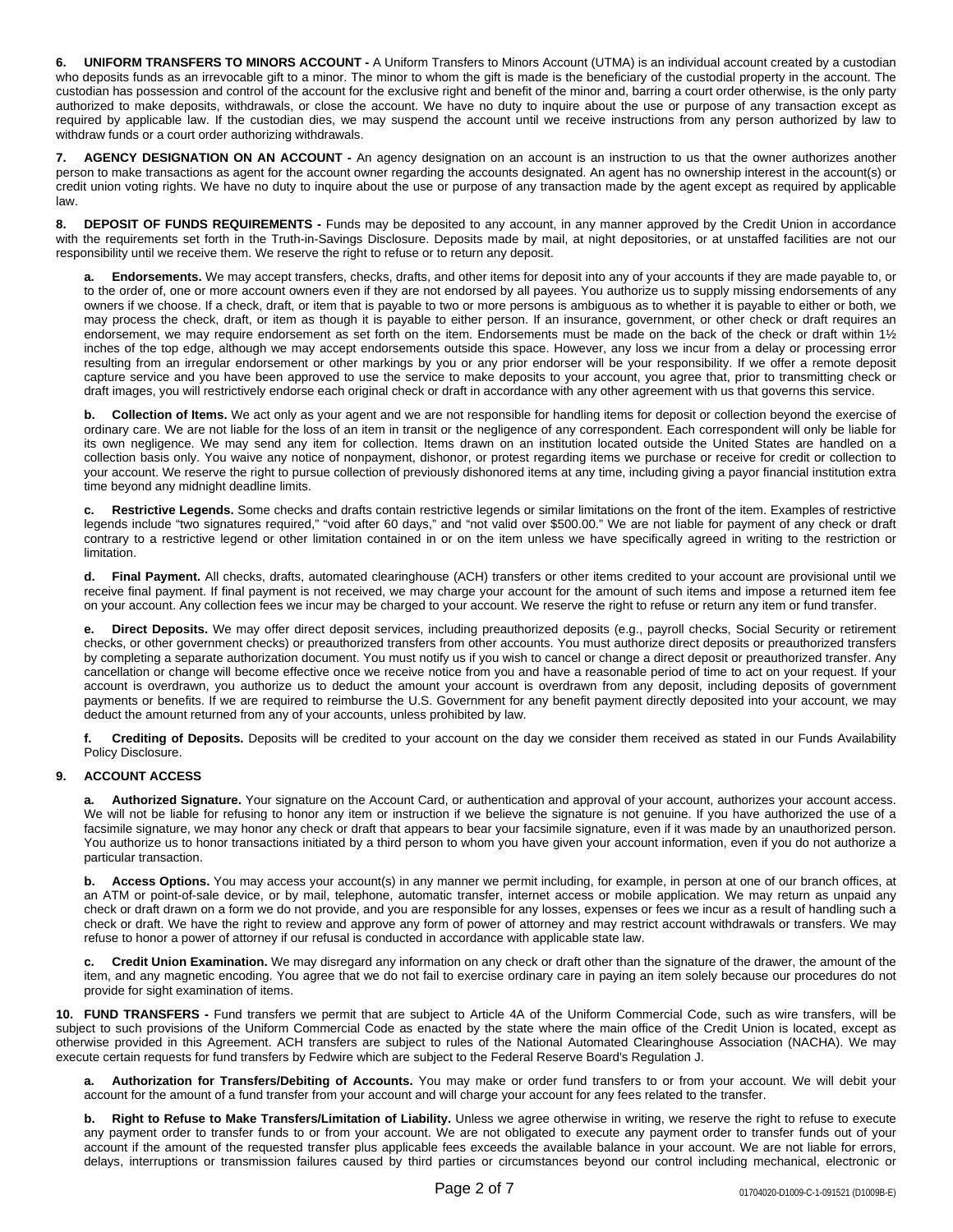equipment failure. In addition, we will not be liable for consequential, special, punitive or indirect loss or damage you may incur in connection with fund transfers to or from your account.

**c. No Notice Required.** We will not provide you with notice when fund transfers are credited to your account. You will receive notice of such credits on your account statements. You may contact us to determine whether a payment has been received.

Interest Payments. If we fail to properly execute a payment order and such action results in a delay in payment to you, we will pay you dividends or interest, whichever applies to your account, for the period of delay as required by applicable law. You agree that the dividend or interest rate paid to you will be based on the lowest nominal dividend or interest rate we were paying on any account during that period.

**e. Provisional Credit for ACH Transactions.** We may provisionally credit your account for an ACH transfer before we receive final settlement. If we do not receive final settlement, we may reverse the provisional credit or require you to refund us the amount provisionally credited to your account, and the party originating the transfer will not be considered to have paid you.

**f. Payment Order Processing and Cut-off Times.** Payment orders we accept will be executed within a reasonable time of receipt. Unless we have agreed otherwise in writing, a payment order may not necessarily be executed on the date it is received or on a particular date you specify. Cut-off times may apply to the receipt, execution and processing of fund transfers, payment orders, cancellations, and amendments. Fund transfers, payment orders, cancellations, and amendments received after a cut-off time may be treated as having been received on the next fund transfer business day. Information about any cut-off times is available upon request. From time to time, we may need to temporarily suspend processing of a transaction for greater scrutiny or verification in accordance with applicable law. This action may affect settlement or availability of the transaction.

**g. Identifying Information.** If your payment order identifies the recipient and any financial institution by name and account or other identifying number, the Credit Union and any other financial institutions facilitating the transfer may rely strictly on the account or other identifying number, even if the number identifies a different person or financial institution.

**h. Amendments and Cancellations of Payment Orders.** Any account owner may amend or cancel a payment order regardless of whether that person initiated the order. We may refuse requests to amend or cancel a payment order that we believe will expose the Credit Union to liability or loss. Any request to amend or cancel a payment order that we accept will be processed within a reasonable time after it is received. You agree to hold us harmless from and indemnify us for all losses and expenses resulting from any actual or attempted amendment or cancellation of a payment order.

**i. Security Procedures.** We may require you to follow a security procedure to execute, amend or cancel a payment order so that we may verify the authenticity of the order, amendment or cancellation. You agree that the security procedure established by separate agreement between you and the Credit Union is commercially reasonable. If you refuse to follow a commercially reasonable security procedure that we offer, you agree to be bound by any payment order, whether authorized or not, that is issued in your name and accepted by us in good faith in accordance with the security procedure you choose.

**j. Duty to Report Unauthorized or Erroneous Fund Transfers.** You must exercise ordinary care to identify and report unauthorized or erroneous fund transfers on your account. You agree that you will review your account(s) and periodic statement(s). You further agree you will notify us of any unauthorized or erroneous transfers within the time frames described in the "Statements" section of this Agreement.

**k. Recording Telephone Requests.** You agree that we may record payment order, amendment and cancellation requests as permitted by applicable law.

**l. Remittance Transfers.** A "remittance transfer" is an electronic transfer of funds of more than \$15.00 which is requested by a sender and sent to a designated recipient in a foreign country by a remittance transfer provider. If we act as a remittance transfer provider and conduct a remittance transfer(s) on your behalf, the transaction(s) will be governed by 12 C.F.R. part 1005, subpart B - Requirements for remittance transfers. Terms applicable to such transactions may vary from those disclosed herein and will be disclosed to you at the time such services are requested and rendered in accordance with applicable law.

**11. ACCOUNT RATES AND FEES -** We pay account earnings and assess fees against your account as set forth in the Truth-in-Savings Disclosure and Schedule of Fees and Charges. We may change the Truth-in-Savings Disclosure or Schedule of Fees and Charges at any time and will notify you as required by law.

## **12. TRANSACTION LIMITATIONS**

**a. Withdrawal Restrictions.** We will pay checks or drafts, permit withdrawals, and make transfers from the available balance in your account. The availability of funds in your account may be delayed as described in our Funds Availability Policy Disclosure. We may also pay checks or drafts, permit withdrawals, and make transfers when you have an insufficient available balance in your account if you have established an overdraft protection plan or, if you do not have such a plan with us, in accordance with our overdraft payment policy.

We may refuse to allow a withdrawal in some situations and will advise you accordingly if, for example: (1) there is a dispute between account owners (unless a court has ordered the Credit Union to allow the withdrawal); (2) a legal garnishment or attachment is served; (3) the account secures any obligation to us; (4) required documentation has not been presented; or (5) you fail to repay a credit union loan on time. We may require you to give written notice of 7 to 60 days before any intended withdrawals.

**b. Transfer Limitations.** We may limit the dollar amount or the number of transfers from your account. Please consult your Truth-in-Savings Disclosure or your Electronic Fund Transfers Agreement and Disclosure.

**13. CERTIFICATE ACCOUNTS -** Any term share, share certificate, time deposit or certificate of deposit account (certificate account), whichever we offer as allowed by applicable federal or state law, is subject to the terms of this Agreement, the Truth-in-Savings Disclosure, the Account Receipt for each account, and any other documents we provide for the account, the terms of which are incorporated herein by reference.

## **14. OVERDRAFTS**

**a. Payment of Overdrafts.** If, on any day, the available balance in your share or deposit account is not sufficient to pay the full amount of a check, draft, transaction, or other item, plus any applicable fee, that is posted to your account, we may return the item or pay it, as described below. The Credit Union's determination of an insufficient available account balance may be made at any time between presentation and the Credit Union's midnight deadline with only one review of the account required. We do not have to notify you if your account does not have a sufficient available balance in order to pay an item. Your account may be subject to a fee for each item regardless of whether we pay or return the item. We may charge a fee each time an item is submitted or resubmitted for payment; therefore, you may be assessed more than one fee as a result of a returned item and resubmission(s) of the returned item.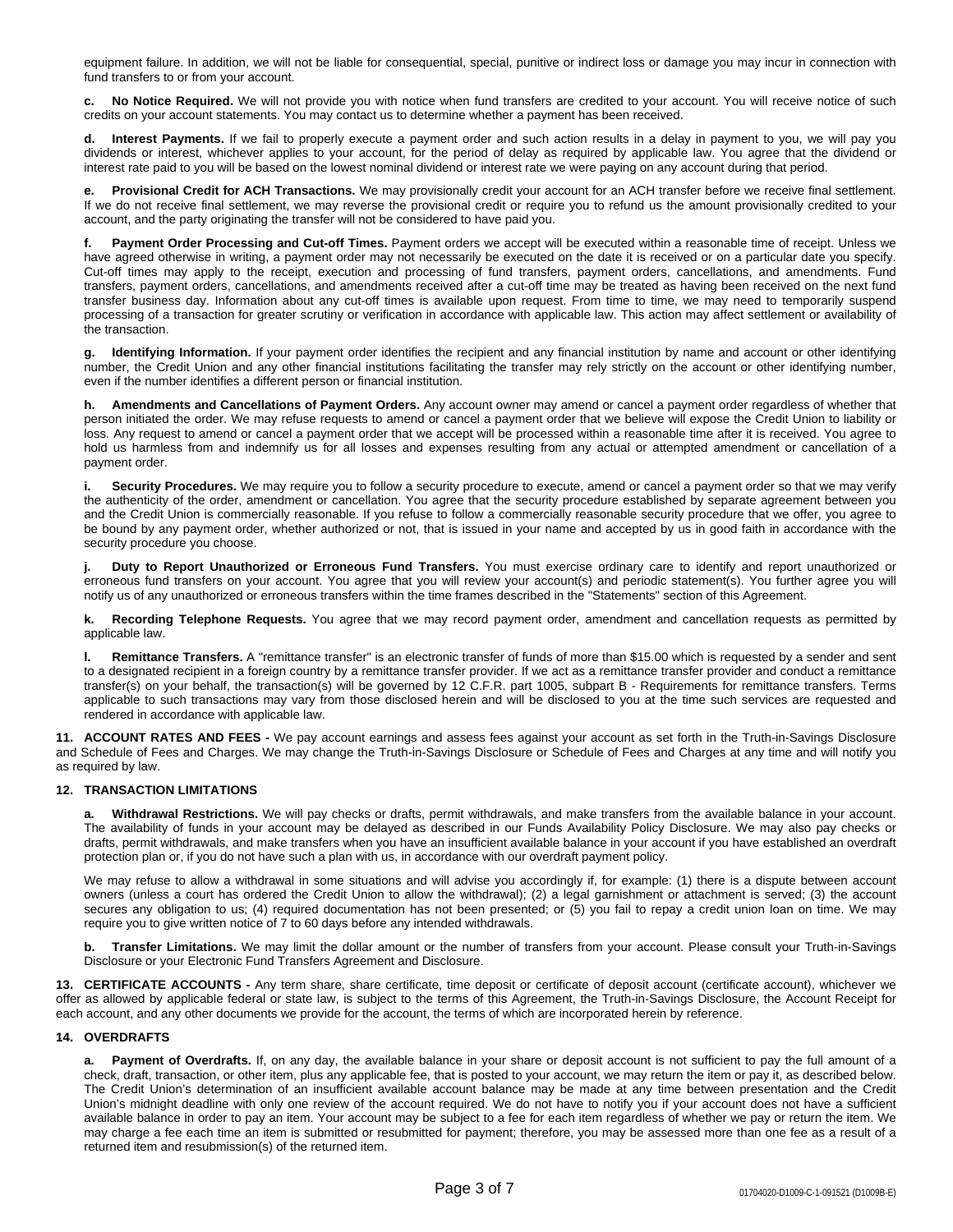If we offer standard overdraft services, this service allows us to authorize payment for the following types of transactions regardless of whether your share or deposit account has sufficient funds: (1) share drafts/checks and other transactions made using your checking account, except as otherwise described below; (2) automatic bill payments; (3) and ACH transactions. For ATM and one-time debit card transactions, you must affirmatively consent to such coverage. Without your consent, the Credit Union may not authorize and pay an ATM or one-time debit card transaction that will result in insufficient funds in your account. If you have established a service linking your share or deposit account with other individual or joint accounts, you authorize us to transfer funds from another account of yours to cover an insufficient item, including transfers from a share or deposit account, an overdraft line-of-credit account, or other account you so designate. Services and fees for these transactions are shown in the document the Credit Union uses to capture your affirmative consent and the Schedule of Fees and Charges.

Except as otherwise agreed in writing, if we exercise our right to use our discretion to pay such items that result in an insufficiency of funds in your account, we do not agree to pay them in the future and may discontinue coverage at any time without notice. If we pay these items or impose a fee that results in insufficient funds in your account, you agree to pay the insufficient amount, including the fee assessed by us, in accordance with our standard overdraft services or any other service you may have authorized with us or, if you do not have such protections with us, in accordance with any overdraft payment policy we have, as applicable.

**b. How Transactions are Posted to Your Account.** Basically, there are two types of transactions that affect your account: credits (deposits of money into your account) and debits (payments out of your account). It is important to understand how each is applied to your account so that you know how much money you have and how much is available to you at any given time. This section explains generally how and when we post transactions to your account.

**Credits.** Deposits are generally added to your account when we receive them. However, in some cases when you deposit a check, the full amount of the deposit may not be available to you at the time of deposit. Please refer to the Funds Availability Policy Disclosure for details regarding the timing and availability of funds from deposits.

**Debits.** There are several types of debit transactions. Common debit transactions are generally described below. Keep in mind that there are many ways transactions are presented for payment by merchants, and we are not necessarily in control of when transactions are received.

- **• Checks.** When you write a check, it is processed through the Federal Reserve system. We receive data files of cashed checks from the Federal Reserve each day. The checks drawn on your account are compiled from these data files and paid each day. We process the payments from low to high dollar value.
- **• ACH Payments.** We receive data files every day from the Federal Reserve with Automated Clearing House (ACH) transactions. These include, for example, automatic bill payments you have authorized. ACH transactions for your account are posted throughout the day from low to high dollar value.
- **• PIN-Based Debit Card Purchase Transactions.** These are purchase transactions using your debit card for which a merchant may require you to enter your personal identification number (PIN) at the time of sale. They are processed through a PIN debit network. These transactions are similar to ATM withdrawal transactions because the money is usually deducted from your account immediately at the time of the transaction. However, depending on the merchant, a PIN-based transaction may not be immediately presented for payment.
- **• Signature-Based Debit Card Purchase Transactions.** These are purchase transactions using your debit card that are processed through a signature-based network. Rather than entering a PIN, you typically sign for the purchase; however, merchants may not require your signature for certain transactions. Merchants may seek authorization for these types of transactions. The authorization request places a hold on funds in your account when the authorization is completed. The "authorization hold" will reduce your available balance by the amount authorized but will not affect your actual balance. The transaction is subsequently processed by the merchant and submitted to us for payment. This can happen hours or sometimes days after the transaction, depending on the merchant and its payment processor. These payment requests are received in real time throughout the day and are posted to your account when they are received.

The amount of an authorization hold may differ from the actual payment because the final transaction amount may not yet be known to the merchant when you present your card for payment. For example, if you use your debit card at a restaurant, a hold will be placed in an amount equal to the bill presented to you; but when the transaction posts, it will include any tip that you may have added to the bill. This may also be the case where you present your debit card for payment at gas stations, hotels and certain other retail establishments. We cannot control how much a merchant asks us to authorize, or when a merchant submits a transaction for payment.

This is a general description of certain types of transactions. These practices may change, and we reserve the right to pay items in any order we choose as permitted by law.

**c. Understanding Your Account Balance.** Your share draft account has two kinds of balances: the actual balance and the available balance. Your actual balance reflects the full amount of all deposits to your account as well as payment transactions that have been posted to your account. It does not reflect checks you have written and are still outstanding or transactions that have been authorized but are still pending. Your available balance is the amount of money in your account that is available for you to use. Your available balance is your actual balance less: (1) holds placed on deposits; (2) holds on debit card or other transactions that have been authorized but are not yet posted; and (3) any other holds, such as holds related to pledges of account funds and minimum balance requirements or to comply with court orders. We use your available balance to determine whether there are sufficient funds in your account to pay items, including checks and drafts, as well as ACH, debit card and other electronic transactions. Pending transactions and holds placed on your account may reduce your available balance and may cause your account to become overdrawn regardless of your actual balance. In such cases, subsequent posting of the pending transactions may further overdraw your account and be subject to additional fees. You should assume that any item which would overdraw your account based on your available balance may create an overdraft. You may check your available balance online at www.pelicanstatecu.com, at an ATM, by visiting a credit union branch or by calling us at 800-351-4877.

**15. POSTDATED AND STALEDATED CHECKS OR DRAFTS -** You agree not to issue any check or draft that is payable on a future date (postdated). If you do draw or issue a check or draft that is postdated and we pay it before that date, you agree that we shall have no liability to you for such payment. You agree not to deposit checks, drafts, or other items before they are properly payable. We are not obligated to pay any check or draft drawn on your account that is presented more than six months past its date; however, if the check or draft is paid against your account, we will have no liability for such payment.

## **16. STOP PAYMENT ORDERS**

**a. Stop Payment Order Request.** Any owner may request a stop payment order on any check or draft drawn on the owner's account. To be binding, the order must accurately describe the check or draft, including the exact account number, check or draft number, and amount of the check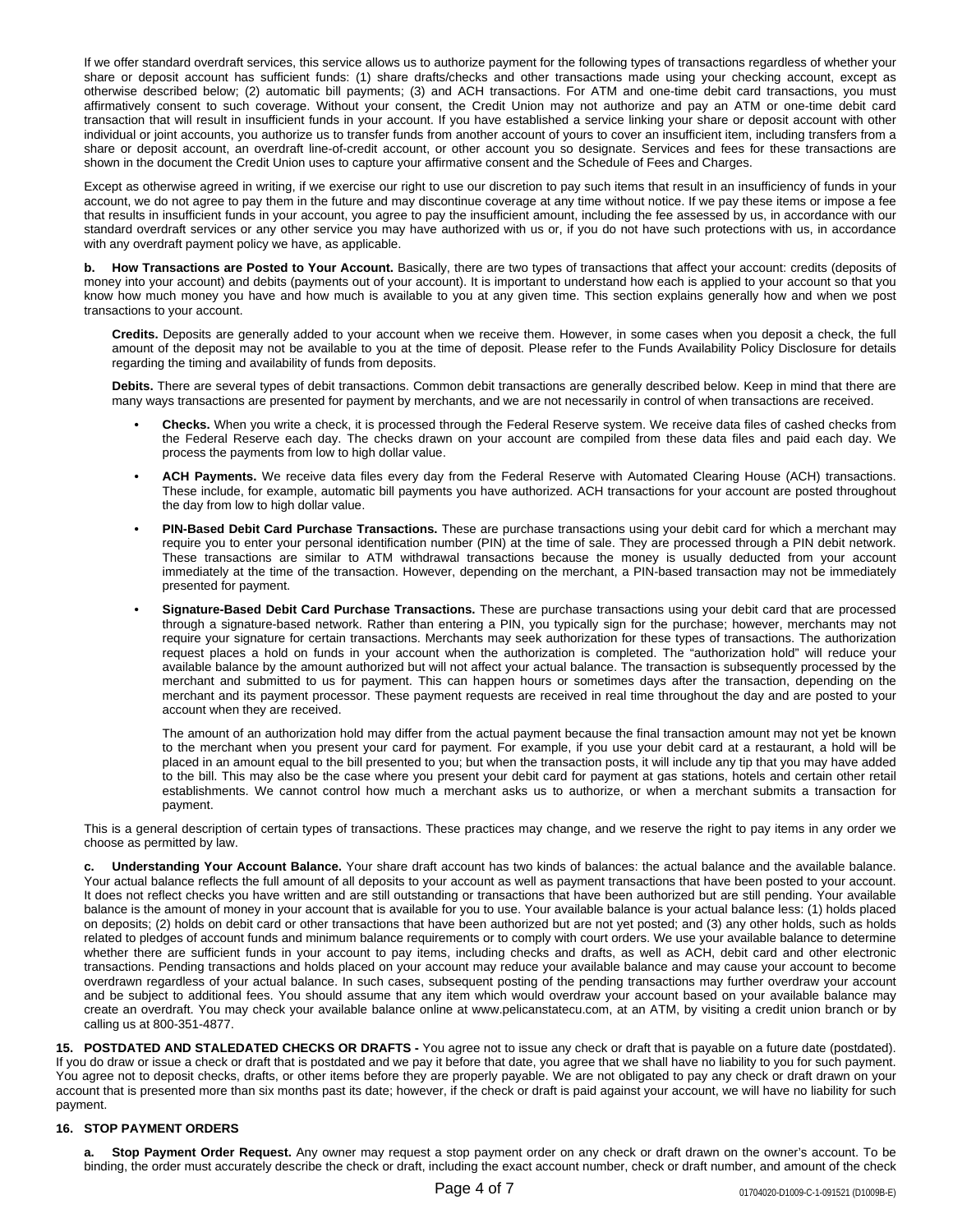or draft. This exact information is necessary for the Credit Union to identify the check or draft. If we receive incorrect or incomplete information, we will not be responsible for failing to stop payment on the check or draft. In addition, we must receive sufficient advance notice of the stop payment order to allow us a reasonable opportunity to act on it. If we recredit your account after paying a check or draft over a valid and timely stop payment order, you agree to sign a statement describing the dispute with the payee, to assign to us all of your rights against the payee or other holders of the check or draft, and to assist us in any legal action.

Stop payment orders for preauthorized debit transactions from your account are governed by Regulation E. Please refer to the Electronic Fund Transfers Agreement and Disclosure for rules regarding stop payments on preauthorized debit transactions.

**b. Duration of Order.** You may make an oral stop payment order which will lapse within 14 calendar days unless you confirm it in writing, or in a record if allowed by applicable law, within that time. A written stop payment order is effective for six months and may be renewed for additional sixmonth periods by submitting a renewal request in writing, or in a record if allowed by applicable law, before the stop payment order then in effect expires. We do not have to notify you when a stop payment order expires.

**c. Liability.** Fees for stop payment orders are set forth in the Truth-in-Savings Disclosure or Schedule of Fees and Charges. You may not stop payment on any certified check, cashier's check, teller's check, or any other check, draft, or payment guaranteed by us. Although payment of an item may be stopped, you may remain liable to any item holder, including us. You agree to indemnify and hold the Credit Union harmless from all costs, including attorney's fees and all damages or claims related to our refusal to pay an item, as well as claims of any joint account owner or of any payee or endorsee for failing to stop payment of an item as a result of incorrect information provided by you.

**17. CREDIT UNION LIABILITY -** If we do not properly complete a transaction according to this Agreement, we will be liable for your losses or damages not to exceed the amount of the transaction, except as otherwise provided by law. We will not be liable if, for example: (1) your account contains an insufficient available balance for the transaction; (2) circumstances beyond our control prevent the transaction; (3) your loss is caused by your or another financial institution's negligence; or (4) your account funds are subject to legal process or other claim. We will not be liable for consequential damages, except liability for wrongful dishonor. We are not responsible for a check or draft that is paid by us if we acted in a commercially reasonable manner and exercised ordinary care. We exercise ordinary care if our actions or nonactions are consistent with applicable state law, Federal Reserve regulations and operating letters, clearinghouse rules, and general financial institution practices followed in the area we serve. You grant us the right, in making payments of deposited funds, to rely exclusively on the form of the account and the terms of this Agreement. Any conflict regarding what you and our employees say or write will be resolved by reference to this Agreement.

**18. CHECKS OR DRAFTS PRESENTED FOR PAYMENT IN PERSON -** We may refuse to accept any check or draft drawn on your account that is presented for payment in person. Such refusal shall not constitute a wrongful dishonor of the check or draft, and we shall have no liability for refusing payment. If we agree to cash a check or draft that is presented for payment in person, we may require the presenter to pay a fee. Any applicable check or draft cashing fees are stated in the Schedule of Fees and Charges.

**19. REMOTELY CREATED CHECKS OR DRAFTS -** For purposes of this paragraph, "account" means a transaction account, credit account, or any other account on which checks or drafts may be drawn. A remotely created check or draft is a check or draft created by someone other than the person on whose account the check or draft is drawn. A remotely created check or draft is generally created by a third party payee as authorized by the owner of the account on which the check or draft is drawn. Authorization is usually made over the telephone or through online communication. The owner of the account does not sign a remotely created check or draft. In place of the owner's signature, the remotely created check or draft usually bears a statement that the owner authorized the check or draft or bears the owner's printed or typed name. If you authorize a third party to draw a remotely created check or draft against your account, you may not later revoke or change your authorization. It is your responsibility to resolve any authorization issues directly with the third party. We are not required to credit your account and may charge against your account any remotely created check or draft for which the third party has proof of your authorization.

**20. PLEDGE, RIGHT OF OFFSET AND STATUTORY LIEN -** Unless prohibited by law, you pledge and grant as security for all obligations you may have now or in the future, except obligations secured by your principal residence, all shares and dividends and all deposits and interest, if any, in all accounts you have with us now and in the future. If you pledge a specific dollar amount in your account(s) for a loan, we will freeze the funds in your account(s) to the extent of the outstanding balance of the loan or, if greater, the amount of the pledge if the loan is a revolving loan. Otherwise, funds in your pledged account(s) may be withdrawn unless you are in default. You agree we have the right to offset funds in any of your accounts against the obligation owed to us. Federal or state law (depending upon whether we have a federal or state charter) gives us a lien on all shares and dividends and all deposits and interest, if any, in accounts you have with us now and in the future. Except as limited by federal or state law, the statutory lien gives us the right to apply the balance of all your accounts to any obligation on which you are in default. After you are in default, we may exercise our statutory lien rights without further notice to you.

Your pledge and our statutory lien rights will allow us to apply the funds in your account(s) to what you owe when you are in default, except **as limited by federal or state law.** If we do not apply or offset the funds in your account(s) to satisfy your obligation, we may place an administrative freeze on your account(s) in order to protect our statutory lien rights and may apply or offset the funds in your account(s) to the amount you owe us at a later time. The statutory lien and your pledge do not apply to any Individual Retirement Account or any other account that would lose special tax treatment under federal or state law if given as security. By not enforcing our right to apply or offset funds in your account(s) to your obligations that are in default, we do not waive our right to enforce these rights at a later time.

**21. LEGAL PROCESS -** If any legal action is brought against your account, we may pay out funds according to the terms of the action or refuse any payout until the dispute is resolved, as permitted by law. Any expenses or attorney fees we incur responding to legal process may be charged against your account without notice, unless prohibited by law. Any legal process against your account is subject to our lien and security interest.

**22. ACCOUNT INFORMATION -** Upon request, we will give you the name and address of each agency from which we obtain a credit report regarding your account. We agree not to disclose account information to third parties except when: (1) it is necessary to complete a transaction; (2) the third party seeks to verify the existence or condition of your account in accordance with applicable law; (3) such disclosure complies with the law or a government agency or court order; or (4) you give us written permission.

## **23. NOTICES**

**a. Name or Address Changes.** You are responsible for notifying us of any name or address change. The Credit Union is only required to attempt to communicate with you at the most recent address you have provided to us. We may require all name and address changes to be provided in writing. If we attempt to locate you, we may impose a service fee as set forth in the Truth-in-Savings Disclosure or Schedule of Fees and Charges.

**b. Notice of Amendments.** Except as prohibited by applicable law, we may change the terms of this Agreement at any time. We will notify you, in a manner we deem appropriate under the circumstances, of any changes in terms, rates or fees as required by law. We reserve the right to waive any terms of this Agreement. Any such waiver shall not affect our right to future enforcement.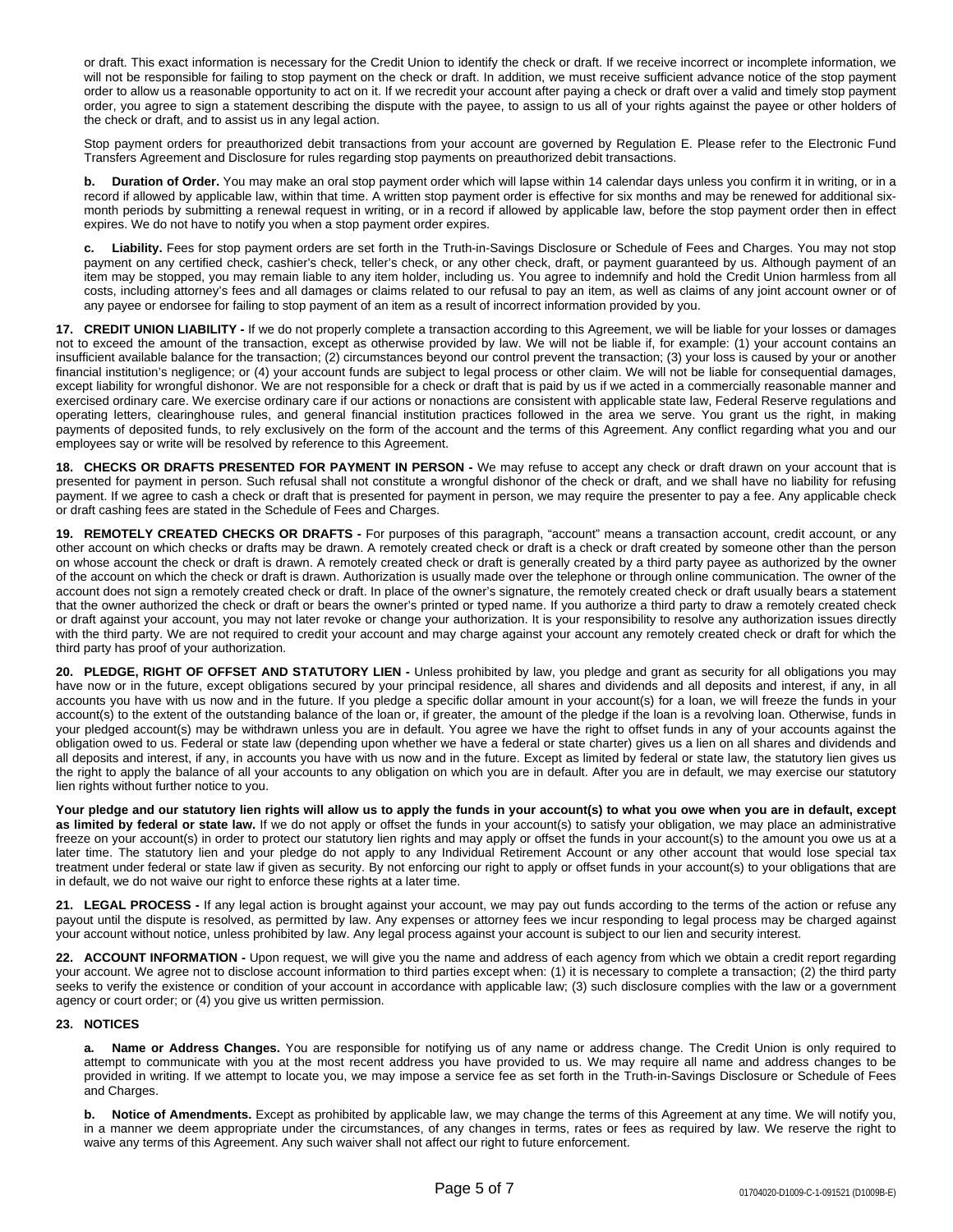**c. Effect of Notice.** Any written notice you give us is effective when we receive it. Any written notice we give to you is effective when it is provided electronically or is deposited in the U.S. mail, postage prepaid and addressed to you at your statement mailing address, and will be effective whether or not received by you. Notice to any account owner is considered notice to all account owners.

**d. Electronic Notices.** If you have agreed to receive notices electronically, we may send you notices electronically and discontinue mailing paper notices to you until you notify us that you wish to reinstate receiving paper notices.

**24. TAXPAYER IDENTIFICATION NUMBER AND BACKUP WITHHOLDING -** You agree that we may withhold taxes from any dividends or interest earned on your account as required by federal, state or local law or regulations. Your failure to furnish a correct Taxpayer Identification Number (TIN) or meet other requirements may result in backup withholding. If your account is subject to backup withholding, we must withhold and pay to the Internal Revenue Service a percentage of dividends, interest, and certain other payments. If you fail to provide your TIN within a reasonable time we may close your account and return the balance to you, less any applicable service fees.

## **25. STATEMENTS**

**a. Contents.** If we provide a periodic statement for your account, you will receive a periodic statement that shows the transactions and activity on your account during the statement period as required by applicable law. If a periodic statement is provided, you agree that only one statement is necessary for joint accounts. For share draft or checking accounts, you understand and agree that your original check or draft, when paid, becomes property of the Credit Union and may not be returned to you, but copies of the check or draft may be retained by us or by payable-through financial institutions and may be made available upon your request. You understand and agree that statements are made available to you on the date they are mailed to you or, if you have requested, on the date they are made available to you electronically. You also understand and agree that checks, drafts, or copies thereof are made available to you on the date the statement is mailed to you or is provided to you electronically, even if the checks or drafts do not accompany the statement.

**b.** Examination. You are responsible for promptly examining each statement upon receiving it and reporting any irregularities to us. If you fail to report any irregularities such as forged, altered, unauthorized, unsigned, or otherwise fraudulent items drawn on your account, erroneous payments or transactions, or other discrepancies that are reflected on your statement within 33 days of the date we sent or otherwise provided the statement to you, we will not be responsible for your loss. We also will not be liable for any items that are forged or altered in a manner not detectable by a reasonable person, including the unauthorized use of facsimile signature equipment.

Unauthorized electronic fund transfers governed by Regulation E are subject to different reporting periods. Please refer to the Electronic Fund Transfers Agreement and Disclosure for reporting requirements pertaining to electronic fund transfers.

**c. Notice to Credit Union.** You agree that the Credit Union's retention of checks or drafts does not alter or waive your responsibility to examine your statements or the time limit for notifying us of any errors. The statement will be considered correct for all purposes, and we will not be liable for any payment made or charge to your account unless you notify us in writing within the above time limit for notifying us of any errors. If you fail to receive a periodic statement, you agree to notify us within 14 days of the time you regularly receive a statement.

**d. Address.** If we mail you a statement, we will send it to the last known address shown in our records. If you have requested to receive your statement electronically, we will send the statement or notice of statement availability to the last e-mail address shown in our records.

**26. INACTIVE ACCOUNTS -** As allowed by applicable law, we may classify your account as inactive or dormant and assess a fee if you have not made any transactions in your account over a specified period of time. The period of inactivity, the fee for servicing an inactive or dormant account, and the minimum balance required to avoid the service fee, if any, are set forth in our Schedule of Fees and Charges. You authorize us to transfer funds from another account of yours to cover any service fees, if applicable. To the extent allowed by law, we reserve the right to transfer the account funds to an account payable or reserve account and to suspend any further account statements. If a deposit or withdrawal has not been made on the account and we have had no other sufficient contact with you within the period specified by state law, the account will then be presumed to be abandoned. Funds in abandoned accounts will be reported and remitted in accordance with state law. Once funds have been turned over to the state, we have no further liability to you for such funds. If you choose to reclaim such funds, you must apply to the appropriate state agency.

**27. SPECIAL ACCOUNT INSTRUCTIONS -** You may request that we facilitate certain trust, will, or court-ordered account arrangements. However, because we do not give legal advice, we cannot counsel you as to which account arrangement most appropriately meets the specific requirements of your trust, will, or court order. If you ask us to follow any instructions that we believe might expose us to claims, lawsuits, expenses, liabilities, or damages, whether directly or indirectly, we may refuse to follow your instructions or may require you to indemnify us or post a bond or provide us with other protection. We may require that account changes requested by you, or any account owner, such as adding or closing an account or service, be evidenced by a signed Account Change Card or other document which evidences a change to an account and accepted by us.

**28. TERMINATION OF ACCOUNT -** We may terminate your account at any time without notice to you or may require you to close your account and apply for a new account if, for example: (1) there is a change in owners or authorized signers; (2) there has been a forgery or fraud reported or committed involving your account; (3) there is a dispute as to the ownership of the account or of the funds in the account; (4) any checks or drafts are lost or stolen; (5) there are excessive returned unpaid items not covered by an overdraft protection plan; (6) there has been any misrepresentation or any other abuse of any of your accounts; (7) we reasonably deem it necessary to prevent a loss to us; or (8) as otherwise permitted by law. You may terminate an individual account by giving written notice. We reserve the right to require the consent of all owners to terminate a joint account. We are not responsible for payment of any check, draft, withdrawal, transaction, or other item after your account is terminated; however, if we pay an item after termination, you agree to reimburse us.

**29. TERMINATION OF MEMBERSHIP; LIMITATION OF SERVICES -** You may terminate your membership by giving us written notice or by withdrawing your minimum required membership share, if any, and closing all of your accounts. Pelican State Credit Union is committed to treating its employees, volunteers, and members with respect and to maintaining a workplace free from abusive conduct. The Credit Union hereby adopts this Policy to address standards of member conduct and to protect its employees, volunteers, and members from abuse, harassment, and intimidation. In the event that any member or non-member engages in any type of abusive conduct towards the Credit Union or a Credit Union employee, volunteer, or member, the CEO (or his/her designee) is authorized to apply appropriate remedial measures, in his/her sole discretion, against such individual. Including: (i) Denial of services other than the right to maintain a share account and the right to vote at annual member meetings and special member meetings. (ii)Preclusion from personal contacts with Credit Union employees or volunteers such that Credit Union services may be provided only by remote means and that communications may be limited to communication through the mail only. (iii)Preclusion from access to Credit Union premises (iv) Taking any other action deemed appropriate under the circumstances that does not violate state or federal law. Any such remedial measure taken in response to abusive conduct shall be reported to the Board of Directors at the next regularly-scheduled meeting of the Board. Threats of bodily harm, actual bodily harm, or any other illegal activity against any Credit Union employee, volunteer, or member will be reported to appropriate local or federal authorities. The Credit Union reserves the right to seek a restraining order against any individual who violates this Policy as permissible under applicable law. For the purposes of this Policy, "abusive conduct" shall include, but shall not be limited to, any of the following conduct: a) Threats of actual bodily harm, or illegal activity against another member or a Credit Union employee or volunteer. b) Any form of action that may constitute harassment, including age, sexual, ethnic, or racial harassment; making racial or ethnic slurs; engaging in sexual conduct; making sexual overtures. c) Inappropriate or